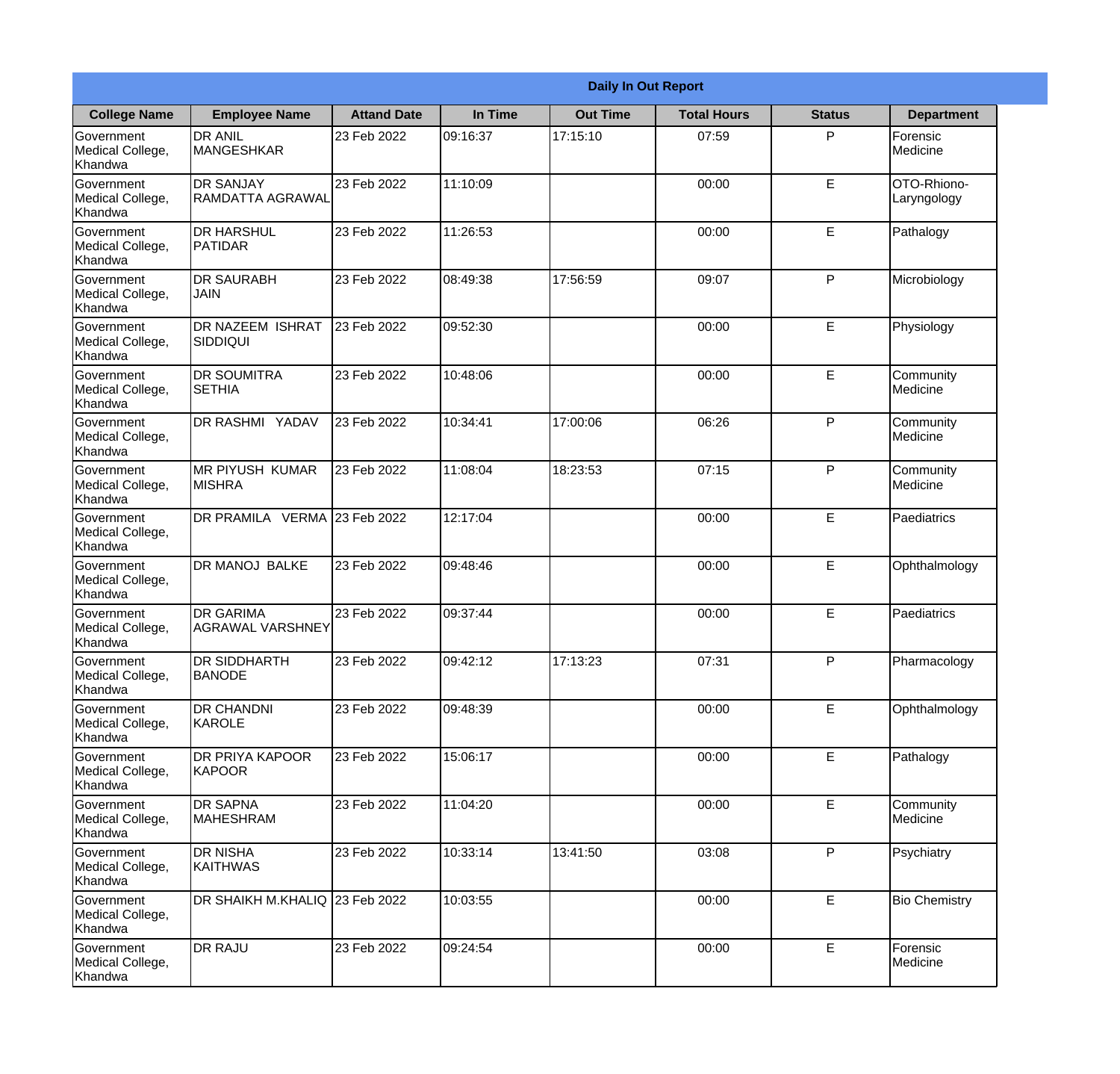| <b>Designation</b>                  | <b>Category</b> |
|-------------------------------------|-----------------|
| Assistant Professor   Para Clinical |                 |
| Professor                           | Clinical        |
| Assistant Professor   Para Clinical |                 |
| Associate Professor   Para Clinical |                 |
| Professor                           | Non Clinical    |
| Assistant Professor   Para Clinical |                 |
| <b>Assistant Professor</b>          | Para Clinical   |
| Statistician                        | Para Clinical   |
| Professor                           | Clinical        |
| Assistant Professor Clinical        |                 |
| Associate Professor Clinical        |                 |
| Associate Professor Para Clinical   |                 |
| Assistant Professor   Clinical      |                 |
| Demonstrator/Tutor   Para Clinical  |                 |
| Associate Professor Para Clinical   |                 |
| <b>Assistant Professor</b>          | <b>Clinical</b> |
| Professor                           | Non Clinical    |
| Demonstrator/Tutor   Para Clinical  |                 |

## **Daily In Out Report**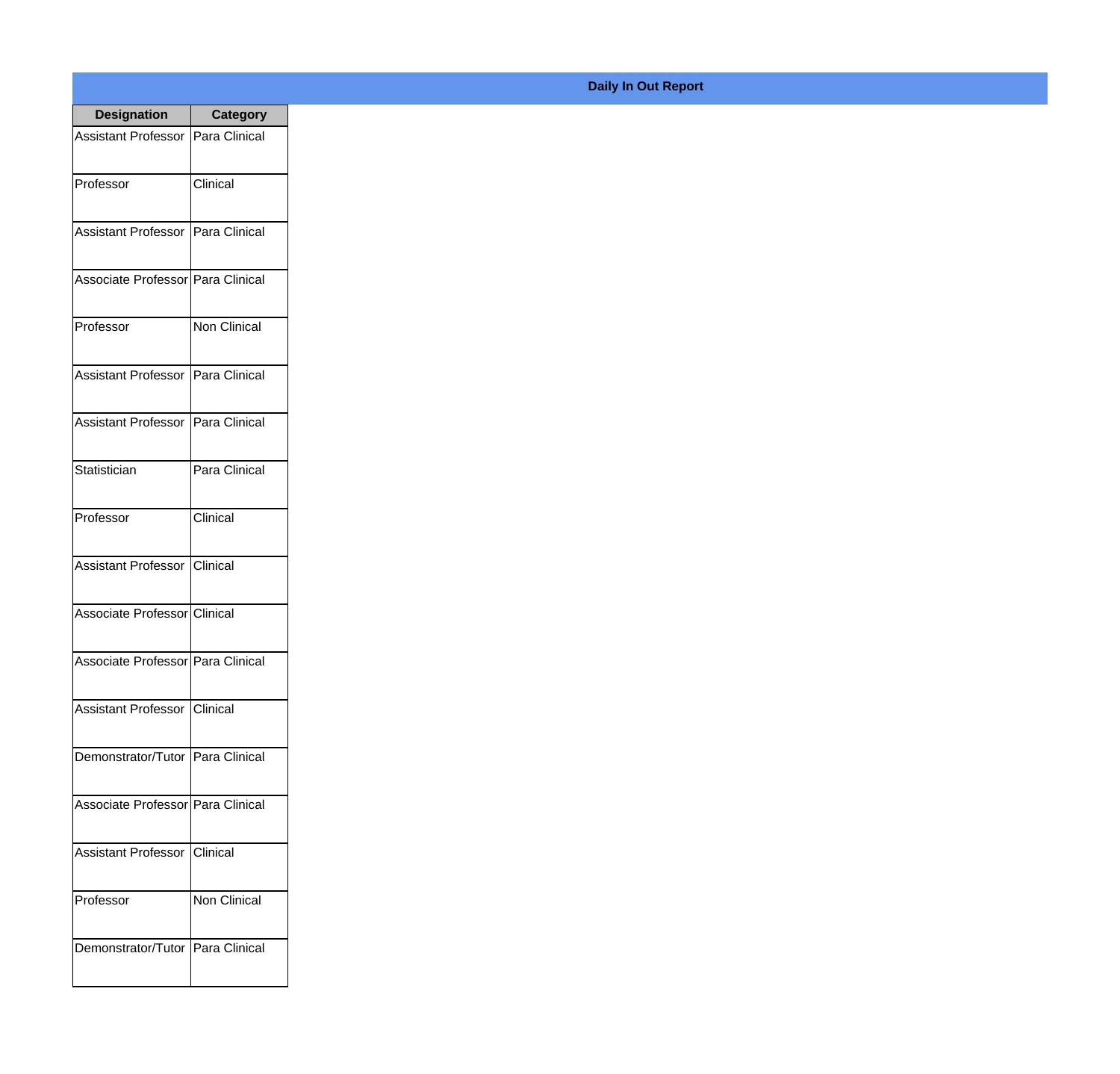|                                            |                                             |             |          | <b>Daily In Out Report</b> |       |   |                             |
|--------------------------------------------|---------------------------------------------|-------------|----------|----------------------------|-------|---|-----------------------------|
| Government<br>Medical College,<br> Khandwa | <b>IDR ASHOK</b><br><b>IBHAUSAHEB NAJAN</b> | 23 Feb 2022 | 10:19:26 |                            | 00:00 | E | Forensic<br>Medicine        |
| lGovernment<br>Medical College,<br>Khandwa | IDR PRIYESH<br><b>IMARSKOLE</b>             | 23 Feb 2022 | 17:40:47 |                            | 00:00 | E | Community<br>Medicine       |
| Government<br>Medical College,<br> Khandwa | DR SUNIL BAJOLIYA 123 Feb 2022              |             | 09:47:33 |                            | 00:00 | E | OTO-Rhiono-<br>Laryngology  |
| Government<br>Medical College,<br>Khandwa  | IDR NISHA MANDLOI<br>IPANWAR                | 23 Feb 2022 | 10:56:42 | 16:48:22                   | 05:52 | P | Obstetrics &<br>Gynaecology |
| lGovernment<br>Medical College,<br>Khandwa | IDR MUKTESHWARI<br>IGUPTA                   | 23 Feb 2022 | 11:15:23 | 17:23:10                   | 06:08 | P | Pharmacology                |
| lGovernment<br>Medical College,<br>Khandwa | IDR PURTI AGARWAL<br><b>SAINI</b>           | 23 Feb 2022 | 10:54:08 | 16:34:50                   | 05:40 | P | Pathalogy                   |
| Government<br>Medical College,<br>Khandwa  | DR YASHPAL RAY                              | 23 Feb 2022 | 11:28:46 |                            | 00:00 | E | Anatomy                     |